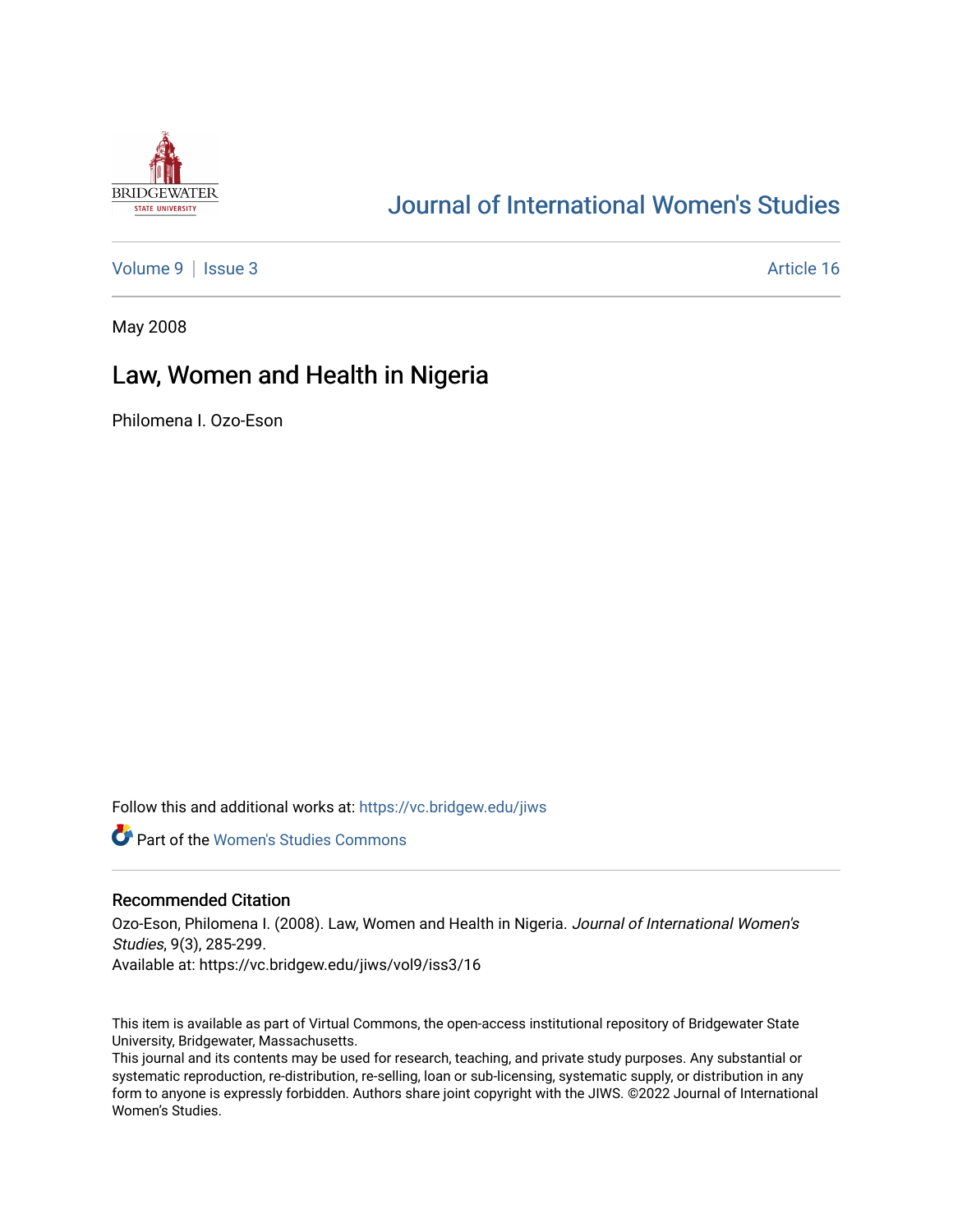This journal and its contents may be used for research, teaching and private study purposes. Any substantial or This journal and his concents may be deed to heselling, loading the allegt party budget pubbles. Any substantial or<br>systematic reproduction, re-distribution, PD sening, Ioan of Bublican single systematic supply or distribu to anyone is expressly forbidden. ©2008 Journal of International Women's Studies.

#### **Law, Women and Health in Nigeria**

By Philomena I. Ozo-Eson

#### **Abstract**

This paper attempts to analyse sexual inequality as it affects the health of women in Nigeria. Various theories that inform the study of women are briefly discussed along with specific areas of women's health concerns. These include: female genital mutilation, violence against women, sexual harassment, and widowhood practices. Other areas of discourse involve women and law, and here, we emphasised the need to re-examine both the customary and statutory laws to reflect justice, dignity and fair play for all members of the society irrespective of their gender. Also, special attention should be paid to some laws that encourage the brutality of women by men in order to repeal them, as for instance, a law that encourages men to correct their wives by flogging. Other suggestions are offered on how to create a better and healthier society for all Nigerians, particularly women.

*Keywords:* Women's health, gender inequality, law in Nigeria

#### **Introduction**

 $\overline{a}$ 

The focus of this paper is to summarize and analyse sexual inequality as it affects women's health in Nigeria and how the law can be employed to address these challenges. In Nigeria, many women are denied their rights and subjected to some cultural practices that greatly endanger their health (Mama, 1996). For instance, the inhuman widowhood practices in many ethnic groups in Nigeria, genital mutilation which is harmful to women's health, disease like Vesico-Vaginal Fistulae (VVF), and the problem of girl child hawking along the streets that exposes them to a host of problems including: physical and psychological danger, physical and psychological abuse, rape and sexually transmitted diseases (STDs) (Weekly Trust, 2007:7) as well as unwanted pregnancies and even the danger of being knocked down by a car.

Nigerian law is meant to protect every Nigerian irrespective of sex as is stated in the Nigerian constitution of 1999. However the law in the book and the law in practice

<sup>1</sup> Philomena I. Ozo-Eson is a Senior lecturer at the Department of Sociology, University of Abuja, Nigeria. She attended Carleton University Ottawa, Ontario Canada and the University of Jos, Nigeria. She obtained her doctoral degree from the University of Jos, Nigeria in 1997. Her areas of research are Gender Studies and Criminology. Dr Philomena I. Ozo-Eson was a laureate of the Council for the Development of Social Science Research in Africa (CODESRIA) small grants for 'Thesis Writing' in 1993, and also a fellow of CODESRIA Gender Institute in 1997. She has participated in several international conferences, including the international conference of CODESRIA Alumni in Addis Ababa, Ethiopia, September, 2007. She has published several articles in both national and international journals. Her book, *Patterns, Trends and Control of Female Criminality in Nigeria: A Sociological Analysis* published by University press, Ibadan, is among *Reading list* for students in both Nigerian and Foreign universities. **Contact:** Dr Philomena I. Ozo-Eson, Department of Sociology, University of Abuja. P.M.B. 117, Nigeria. *Email: philozoeson55@yahoo.com Mobile: 08037007478.*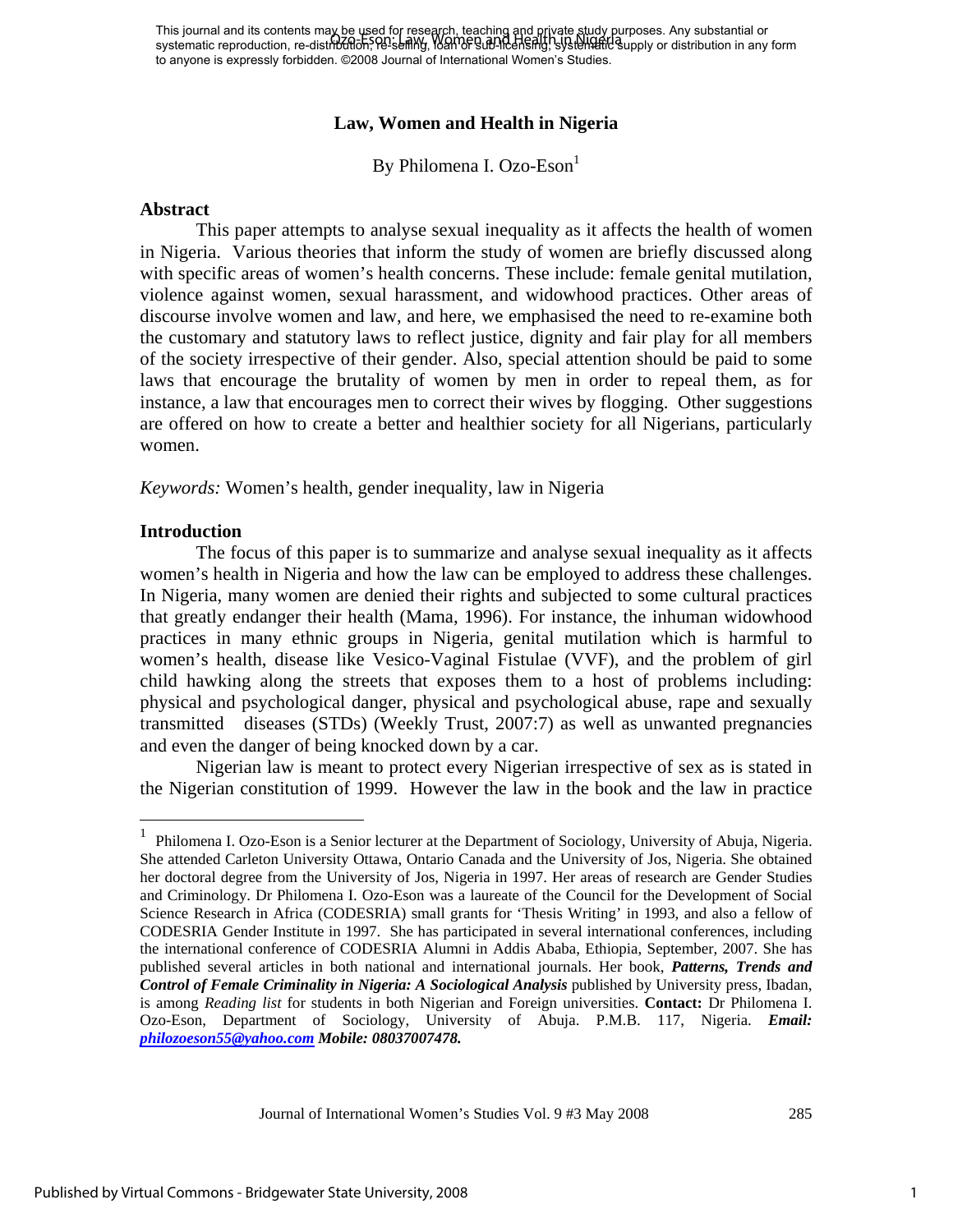seem to be different. Women in Nigeria have continued to experience gender discrimination and their human rights violated (Briggs et al 2003), which results in some ailments suffered by women. Also the general assumption of women's inferiority and their subjugation to men, have subjected them to various abuses and health problems. All these abnormalities are preventable and the law could be effectively employed to bring changes in areas where women are subjected to health problems as a result of their subordination.

The issue of health is very important in a nation's development, because no society can make any progress without a physically and mentally sound populace. For instance, violence against women either physical or mental leads to women's depression, low-self esteem, neurotic disorders, and so on (Adetoun, 1997).

#### **The Sociological Concept of Law: Nigerian Examples**

Every society accommodates norms, rules and values that guide the behaviour of the members of the society. In traditional Nigerian societies there were rules guiding the behaviour of individuals and even though they were not written down everyone knew exactly what was expected of him or her (Alemika, 1994). The mode of production was agrarian and members of the society were engaged mostly in similar activities. However, life in modern societies is significantly more complicated and the use of law as a means of social control has become necessary. Large-scale societies with their disparate functions have become increasingly differentiated and interdependent, such that the coercive power of law is necessary, and other means of social control such as religious sanctions, norms and customs do not have the same power of enforcement (Alemika, 1994). Thus law is needed to enforce certain behavioural acts for the general good of the society. Certain behavioural patterns that are dangerous to the society particularly those that affect women's health in modern societies can be prevented by laws. Law can be used to foster the development of women and the society at large. From the pre-colonial period to present day Nigeria, law has been employed to enforce both negative and positive changes. For instance the enforcement of colonial rule in Nigeria was made possible by instituting the British laws although alien to Nigeria. Moreover, the whole process of Nigerian independence and the handing over from the colonial administration to the newly established independent Nigerian government was enforced by law.

What constitutes law varies from society to society. Even within the same society law may vary. For instance, Briggs et al (2003) noted that, having sexual intercourse with a girl aged 13 with her consent is an offence under the Penal code of northern Nigeria but it is not an offence under the criminal code of southern Nigeria. However, Alemika (1994) views law as a set of rules governing the behaviour and relationships of members of a society and it is promulgated and enforced by an appropriate authority. This means that customs, rules and norms that do not have the force of law are not enforceable in modern courts. For instance, a violation of a marriage under traditional customs which does not have the force of law or coercion cannot be prosecuted or enforced through modern courts (Alemika, 1994:285). Alemika has noted that law has a dual contradictory character as an instrument of oppression and freedom, under different conditions and societies. Law could be used for the transformation of oppressive and exploitative social order, institutions, and ideologies that create and sustain gender-biases. In this way it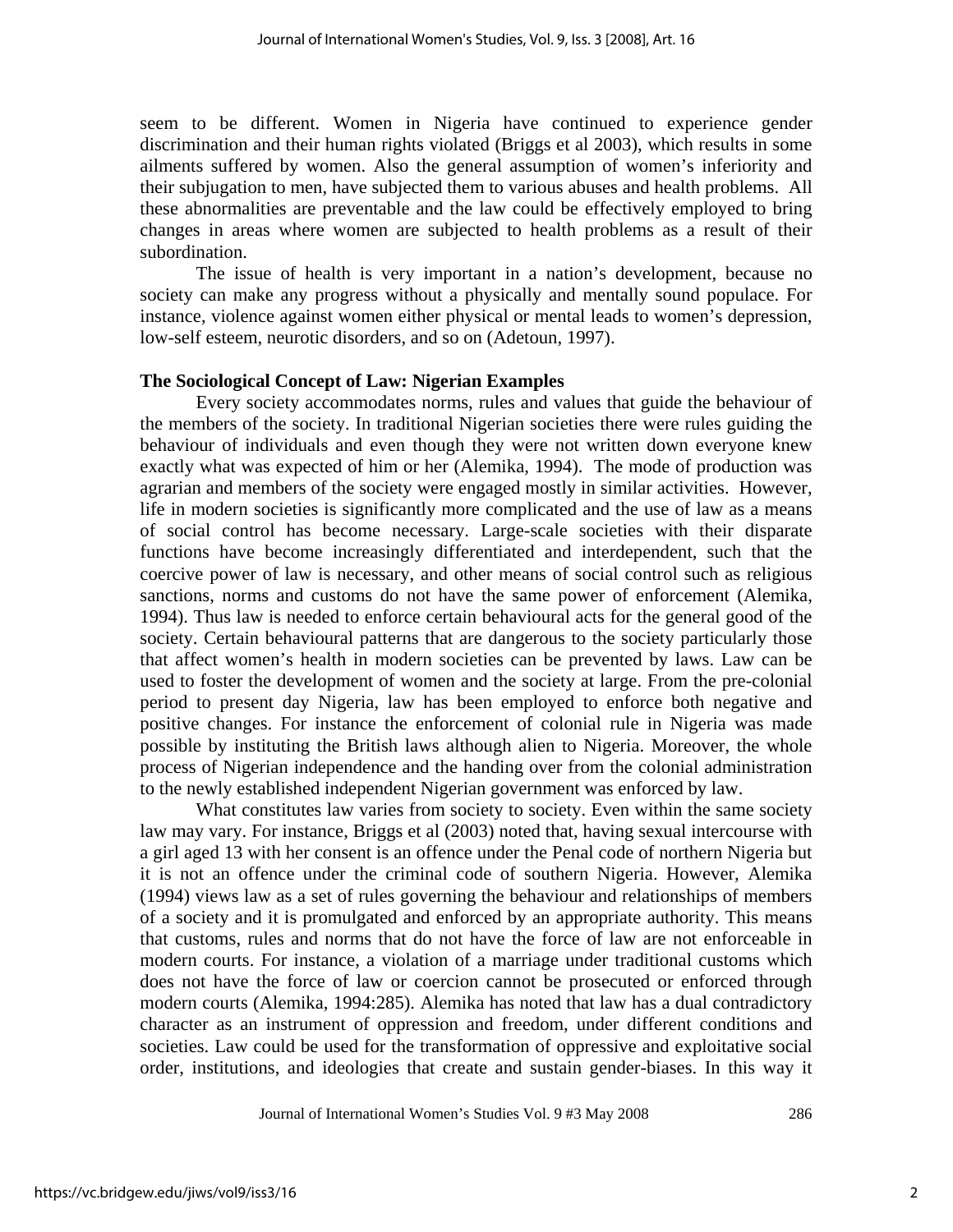plays the role of an instrument of liberation and empowerment. On the other hand, and in most societies, law could be used to maintain the status quo, particularly in an authoritarian and undemocratic government where the rule of law is arrogantly ignored and disobeyed by the ruling class. Whatever interpretation is given to law, law cannot be ignored for the vital role it plays in maintaining order in society. Rules, customs, norms, and laws are therefore prerequisites for social order and for the continuity of society (Alemika, 1994; 2003).

Sociologists view law as the coded norms and values of society, although within the discipline, it has been defined and interpreted differently among scholar. For instance, functionalists view law as the central mechanism for social integration while Marxists view law as a weapon or an instrument of oppression adopted by the bourgeoisie to perpetuate their domination over the proletariat. Marx emphasised that without laws class struggle would be intense and the capitalist would be threatened, hence the need to keep the working class in perpetual servitude through the laws that restrain their behaviours and maintain the status quo.

#### **Theoretical Approaches to Gender Inequality**

As scholars of gender have long recognized, societies everywhere are gendered along sex, race, religion, ethnicity and other social indicators of meaning and identity. In this paper however, our interest is in gender inequality associated with biological sex, because the conditions and position of women in Nigerian society play crucial roles in every area of their lives. The condition of women refers to the material state in which women live, their wages, nutrition, health, etc. These conditions tend to reflect poverty and associated low wages, poor nutrition and consequently, health. The position of women refers to the social and economic status of women as compared to that of men (Sen et al, 1995). Women have low access to education, accommodation, health services, communications, water supply, as compared to their male counterparts. The quality of women's health is a reflection of their status in society. Women are subject to patriarchal control (Alemika, 2003), and forced to live by decisions made by others, either in the public sector or within the family setting. Patriarchy is a system of social relations in which men as a category have power over women as a category; where men are regarded as superior and women regarded as inferior; where decisions and everything else in society are defined according to male interests and concerns without consideration for women (WIN Document, 1985).

However, in contemporary Nigeria, women are beginning to occupy their rightful places. Women are beginning to be found in professions previously dominated by men such as law, medicine, lecturing and so on. Also, women have moved into important positions in both government and the private sector. This not withstanding, there is a lot more to be done concerning the liberation and empowerment of women in Nigeria.

#### *Theoretical Framework*

Feminist scholars have generated various, now well-known theories to inform the study of women. Some of them that inform the present study include: socio-biology, socialist feminism, Marxist feminism, and most recently the empowerment of women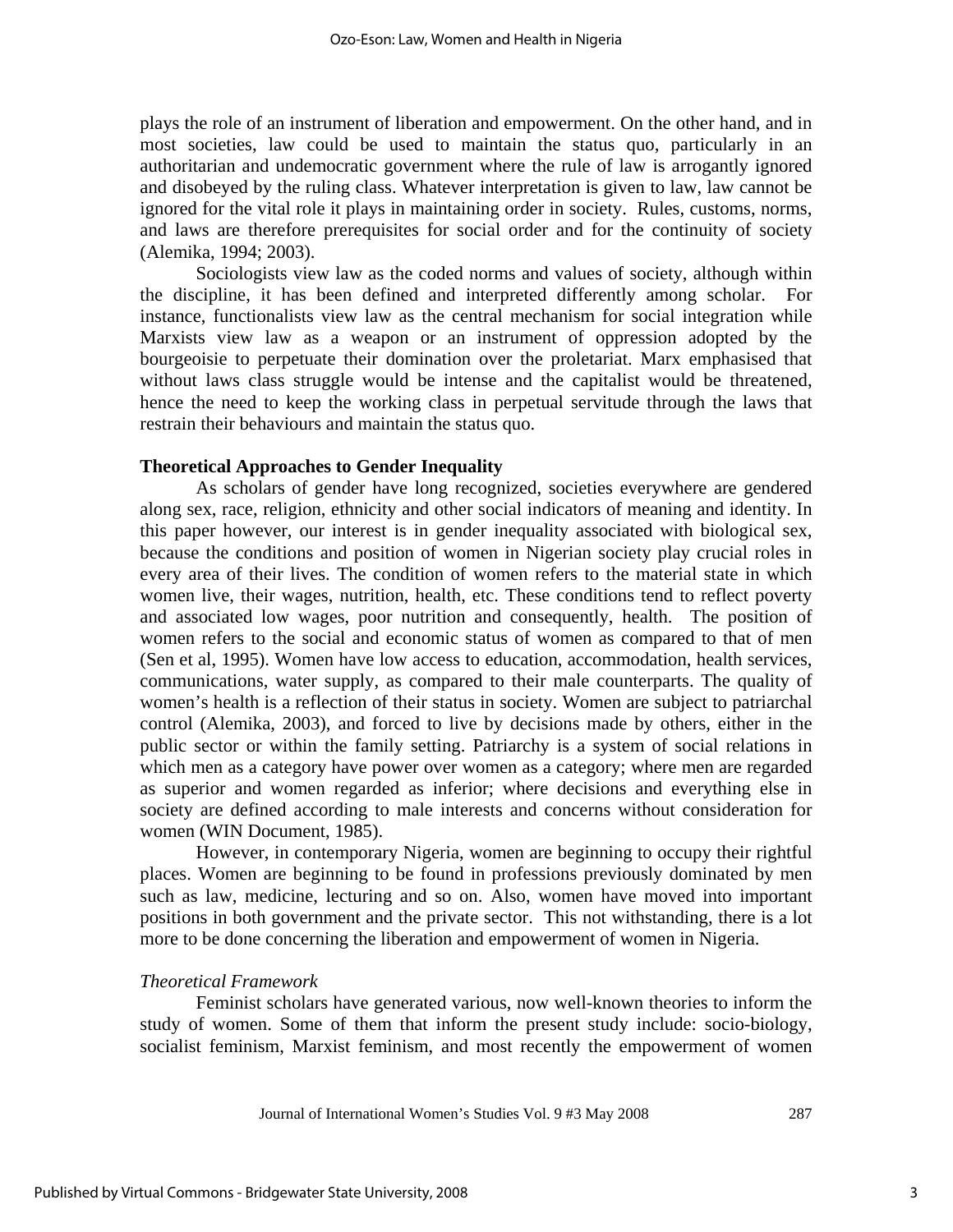framework. Although these theories are relatively ubiquitous in the literature, I briefly summarize them here as reminders to readers.

#### *Socio-biology*

Sociobiology employs the biological differences between male and female to explain women's subordination and the rights and duties assigned to them in society. Sociobiologists emphasize male supremacy by explaining that specific tasks are assigned to males and others assigned to women and because of female biology, they are banned from public activities (Tiger and Fox, 1982). They have further claimed that men have more physical strength than women (Murdock, 1992) and thus women's duties are to bear and nurse children. Further they perceive women's role in the family as 'expressive' that is to provide warmth, security and emotional support (Talcott Parsons, 1987).

These theorists are male biased and failed to explain the presence of females in politics, economy, Army, the Navy etc. Further, physical strength is no longer relevant in contemporary societies for development. What is required is talent, intelligence to manipulate the environment for human interest. Moreover, socio-biologists failed to appreciate the fact that females might be deliberately excluded from certain activities in order to prevent them from gaining access to power in traditional and modern societies like their male counterparts.

#### *Socialist Feminism*

Socialist feminism originated from the socialist beliefs that a transformation from a capitalist system to a socialist system would automatically give power to women. They go beyond a simple socialist solution, arguing that the eradication of private property will not automatically results in women's liberation. They believe that women's liberation depends not only on an attack on the economic class structure of society, but also a direct attack, led by women on all forms of male domination. They argue that the sexual division of labour and gender inequality – women's subordination usually attributed to capitalism existed before capitalism (Eisenstein, 1979). However, the criticism against socialist feminism is the assumption that women are 'a class' and that 'women alone' can deliver themselves from oppression. Socialist feminism lacks the ability to fight towards the liberation of the entire society. They rely on individual solutions to solve the problems of women and this is not helpful to women particularly when we realise that in contemporary societies, not all women are exploited. For instance, in Nigeria some women employ the labour of others – their fellow women as well as men. Further, women from rich family backgrounds in Ishan/Esan, Edo state Nigeria do not suffer oppression and exploitation in the same way as women from poor socio-economic backgrounds (Ozo-Eson, 1987). This is why it is extremely necessary for both men and women to form a single class (forum) under which they can address the problem of oppression and exploitation in Nigerian society.

### *Marxist Feminism*

Marxist feminism is generally traced to the work of Engels', *The Origin of the Family Private Property and the State* (1983). Drawing from early anthropological schemas of cultural evolution, Engels argued that during the early stages of human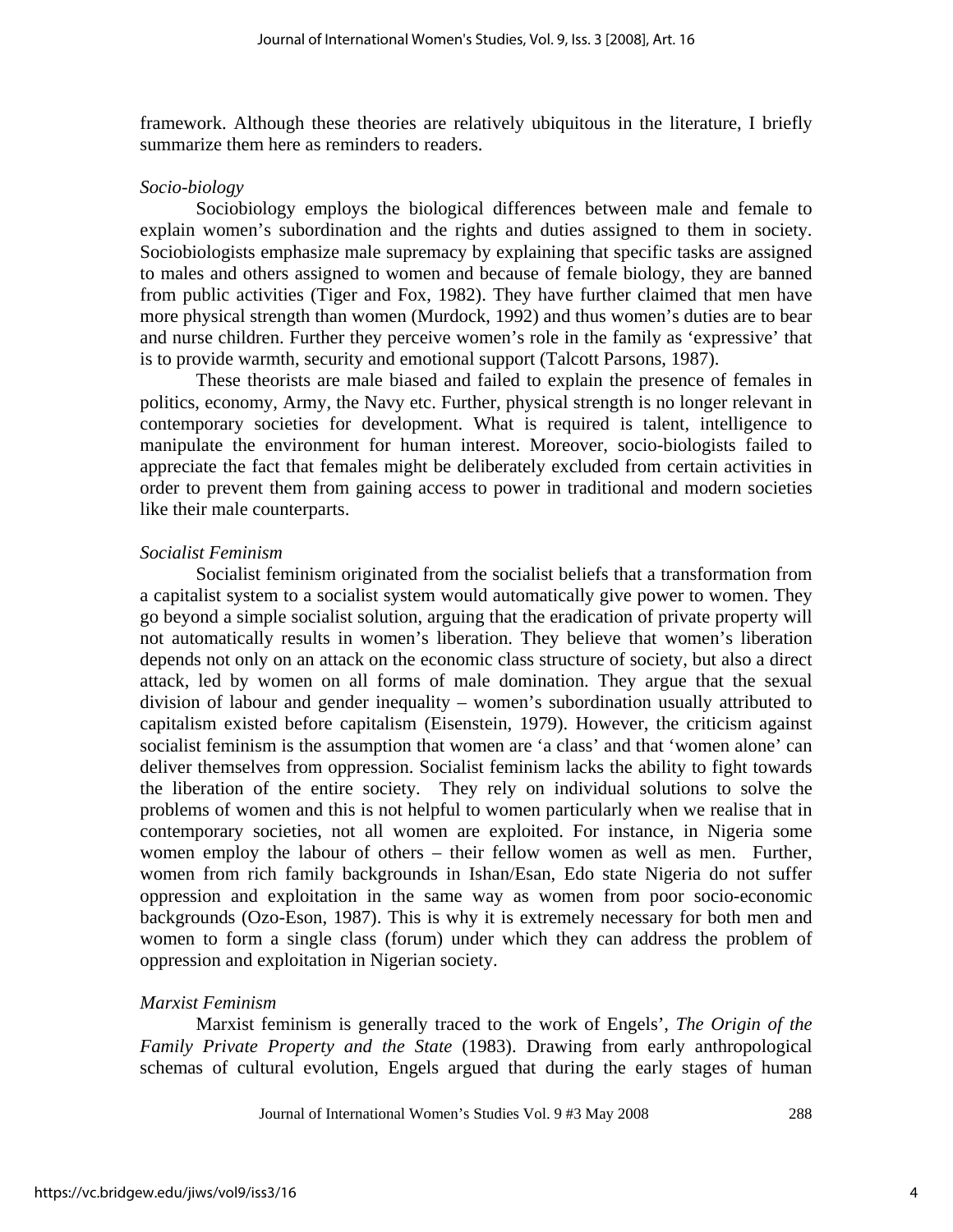evolution, the forces of production were communally owned and the family was yet to exist. This period of 'primitive communism' was characterised by promiscuity. There were no rules guiding and limiting sexual relationships. Throughout human's history more restrictions were placed on sexual relationships and the production of children. Engels further contends that the monogamous nuclear family developed with the emergence of private property, especially the private ownership of the means and forces of production, and the rise of the state. The State promulgated laws to protect the system of private property and to enforce the rules of monogamous marriage. In order to pass this property on to their heirs, men had to be certain of the legitimacy of those heirs. Hence, they needed greater control over women so that there would be no doubt about the paternity of their offspring, and monogamy provided the most efficient device. According to Engels, the monogamous family is based on the supremacy of the man. Engels believes that there is the economic dependence of the wife upon her husband and that this economic dependence made the control of the husband over the wife possible. According to Engels equality between men and women would be realised under socialism where the means and forces of production would be communally owned.

In line with Engels, Marxist feminism contends that the problem of women is the problem of human beings. Thus both men and women will join hands in the war against women oppression and sexism will be eliminated along with other forms of social inequality. Marxist feminists locate the source of female subordination in the development of surplus wealth due to increased production; that is, the phenomenon of private property. The different forms of male domination and female subordination thus would, therefore, reflect the different modes of production (Hamilton, 1979).

#### *The Empowerment of Women*

Among recent explanations for the subordination of women in society is the women's empowerment model. It is argued that women are disempowered economically, politically, socially and so on. Women are deprived of decision making positions both in the private realm of the family and the public sector. Others make decisions that directly or indirectly affect their lives on daily basis (Longwe, 2002). Increasingly, it is being realised that focusing on women in isolation has not yielded much result hence, the need to focus on gender relations and the empowerment of women. The goal of gender analysis is the emancipation of women from their subordination and their achievement of equality, equity and empowerment (Moser, 1998).

Empowerment refers to 'women's increased control over public decision making' (Longwe, 2002:258). Such an empowerment forms the basis for women to change the practices and laws that discriminate against them, and to achieve an equitable gender division of labour and allocation of resources. The empowerment of women is in stages – welfare, access, conscientization, mobilization and control. Welfare is the preliminary stage at which a development intervention may hope to close a gender gap. At this stage women are given some benefits such as improved nutritional status, shelter or income to improve their socio-economic status rather than producing or acquiring such benefits for themselves. Thus this amounts to zero empowerment.

 The access level is the first level of empowerment since women improve their own status by their own hard work and organisation arising from increased access to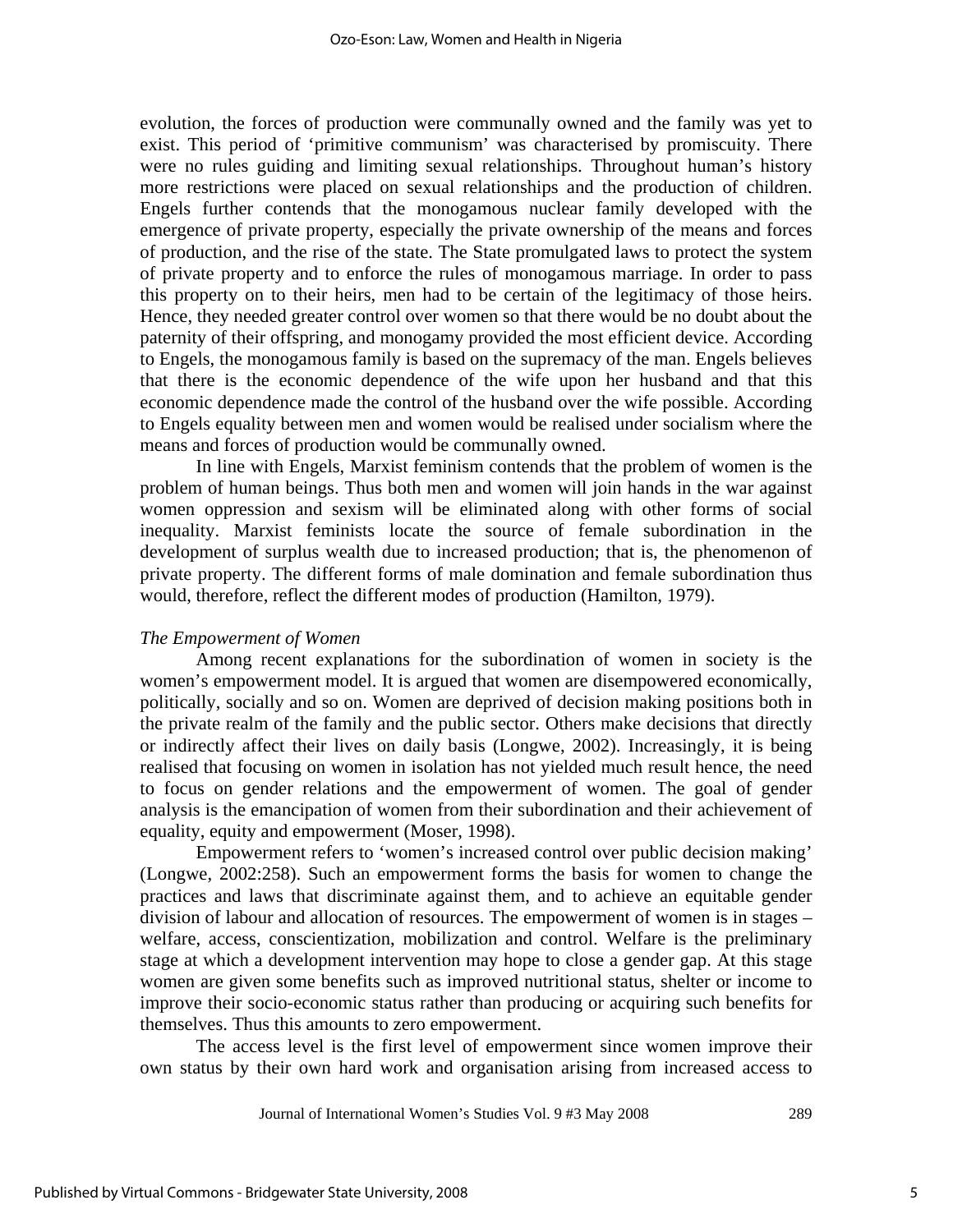resources such as water, land, market skills, credits and the like. Conscientization is the stage at which women realise that their lack of status and welfare, relative to men is not due to their own lack of ability, or effort, but due to discrimination and rules which gave priority access and control to men. Mobilization involves the stage at which women take collective action to remove the discriminatory practices against them. Control is the last stage of empowerment and this involves gender equality in decision making over access to resources and others. It means women no longer rely on male discretion or whim of patriarchal authority to acquire what they want, but have complete control of their lives and make decisions for themselves.

 In this paper, I wish to employ a combination of two theoretical frameworks, Marxist Feminism and the empowerment framework. Engels' work is relevant to an understanding of patriarchy in Nigeria, the subordination and oppression of women. Firstly, it has enabled me to locate the origin of female oppression – the quest for material wealth which necessitated the need to have a son to inherit property. In precolonial Nigeria for instance, land was merely a means of getting a living, but with the emergence of capitalism, land has become a means of attaining wealth. Hence, there was the need by men to perpetuate some pre-colonial practices (in the name of preserving "culture") to deprive them of equal rights with men. Again, among the Edos, Igbo, Yoruba and other ethnic groups in Nigeria, women have no access to farm land except through their husbands (Ozo-Eson, 1987). This has made women economically dependent on their husbands and they have eventually lost control over their own lives.

 Secondly, Engels has noted that the family as an institution is often the location for the oppression and exploitation of women. This is related to the situation of women in Nigeria. In Nigeria, the family (the institution of marriage - role of house-wife, etc.), constitutes a major vehicle for the perpetuation of the oppression of women which invariably has negative impact on their health (Adetoun, 1997). But it is essential to know that the family is only one aspect of the entire social formation that presents an enabling environment for the oppression and exploitation of women.

Thirdly, in Nigeria, the sentiment attached to male children by men and Nigerian society in general gives women a great cause to worry. This is because men require sons to keep up the name of the family and also, to inherit their property. Thus we find cases where women without male children, feel depressed, miserable and regard themselves as having no children even though they have female children (Ozo-Eson, 1987). Perhaps if there was no property to inherit the issue of 'do or die' to have male children in Nigeria would not be there or greatly reduced.

 The Women's Empowerment framework can be used to explain the underrepresentation of women in decision making positions Nigeria, both in private and public realms. In Nigerian society, a married man does not need the permission of his wife to bring in a second wife if he so wishes (Okojie, 1960). Thus, in this era of HIV/AIDS, such nonchalant attitude towards family life/marriage constitutes a great health risks to women. Further a resent survey in Africa, including Nigeria shows that greater social and economic inequality between men and women directly correlated to the HIV risk faced by African/Nigerian women (Obinor, 2007:11). With regard to the public sphere, Ibrahim and Salihu, (2004) noted that in Nigeria, the methods traditionally used to exclude women from politics include male-centred interpretations of culture and religion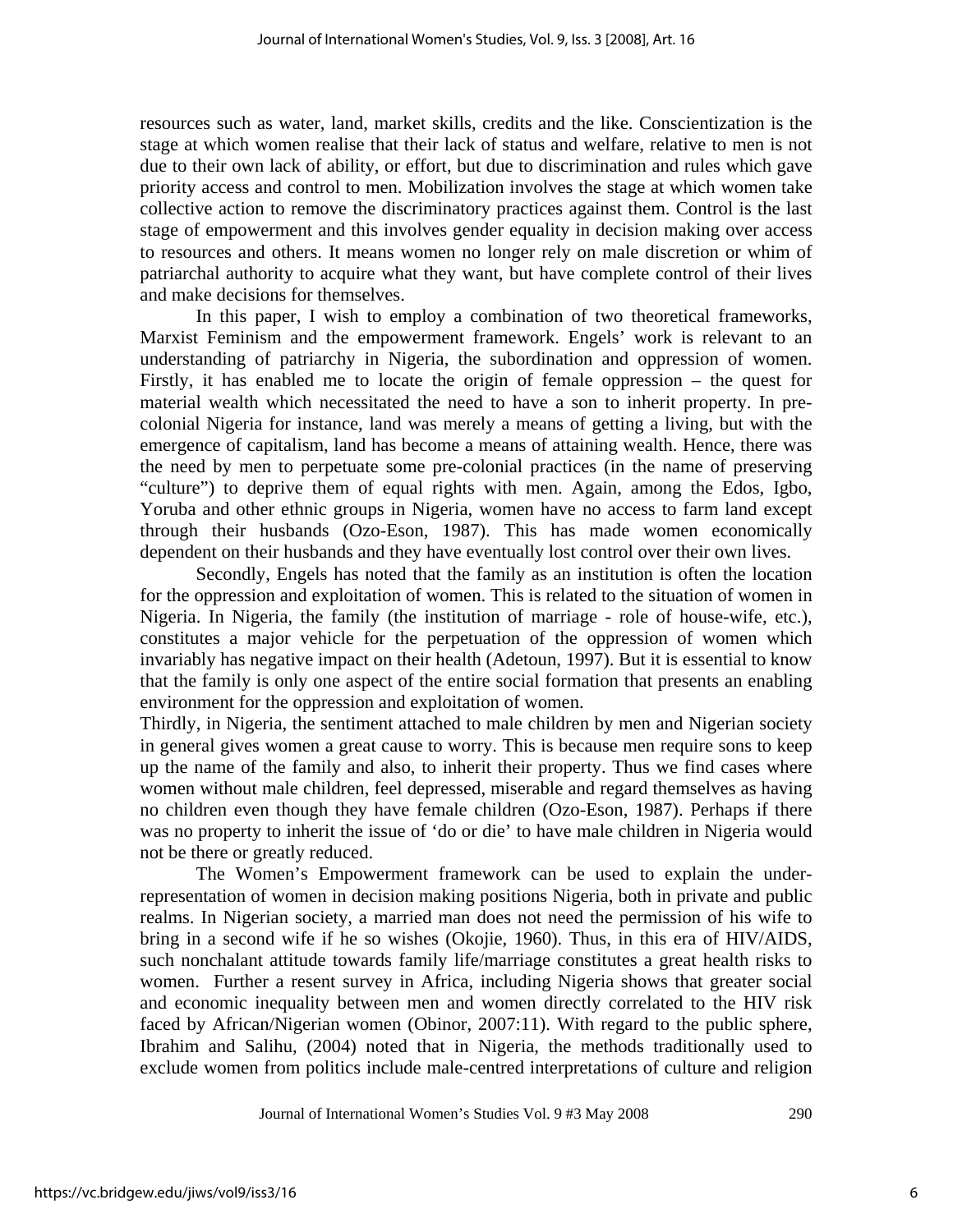and sharp practices such as "zoning out" strong female candidates. Thus, we found that in the1999 and 2003 elections in Nigeria, in Senate, women represent only 2.8 percent; in House of Representatives 5.8 percent; Deputy Governor 5.6 percent; and State House of Assembly – Speakers 5.6 percent. There were no female governors, or vice president (Ibrahim and Salihu, 2004:3).

The problem of women and health in Nigeria cannot be resolved unless attempts are made to reduce and eventually eradicate oppression and exploitation in Nigerian society. The problems women face are the problems of human beings and thus, everyone including men and women should work together towards the liberation of women in Nigeria.

#### **Women and Health**

The medical conception of health is based mainly on the 'germ theory' of disease. That is health is the absence of any disease in the body. Sociologically speaking, health is both a medical and a social concept. Erinosho and Oke (2004) noted that in Nigeria, the social and cultural factors of the environment are crucial in the definition of health (Erinosho and Oke, 2004:72). In the same vein, the World Health Organisation (WHO) for a very long time rejected the conception of health based purely on the absence of any disease in the body but embraced a definition which says that health is not just the absence of a disease or infirmity but the physical, social and mental well being of the individual. It is within the context of the sociological and World Health Organisation's definition of health that women's health will be considered in this paper.

In Nigeria, women are subjected to several socio-cultural, physical and mental conditions that constitute health hazards for them. For instance, in contemporary Nigerian society, women are still discriminated against in terms of education (Bozimo, 2000); thus, in most cases the girl child is withdrawn from school and some not even sent to school at all because their education is considered irrelevant as they are considered 'only future house-wives'. Others girls are forced into early marriages to elderly men for financial benefits accruing to their parents (Mama, 1996). Still many others are found hawking goods, where they are exposed to rape, kidnapping, accidents and other vices. For instance, one of the Nigerian weekly magazines *Weekly Trust* reported a case of a sexually abused 12-year-old hawker now HIV positive. According to *Weekly Trust*, at nine years the girl started selling bananas to feed her four siblings. In the process, she fell prey to several men who raped and sexually abused her for over a period of three years and now she is HIV positive in a poverty stricken home (*Weekly Trust*, August 12, 2006:7). Also related to this is the shocking report of the International Labour Organisation (ILO) that over, 6,000 children engaged in child labour had been withdrawn and rehabilitated in Nigeria and Ghana between 2004 and 2006. This assertion was made by the ILO Director-General, Mr. Juan Somayia in Addis Ababa at the 11th African Regional meeting on the activities of ILO in Africa (Taiwo, 2007:9). Recently also in Nigeria, a 32-year-old man was arraigned before a chief Magistrate's court in Lagos for raping an 11-year-old girl (*Daily Trust*, June 1, 2007:9). This has a very serious health implication for the girl as the girl is not physically or psychologically mature to engage in sexual relationships. More over her body is still undergoing the normal growth process.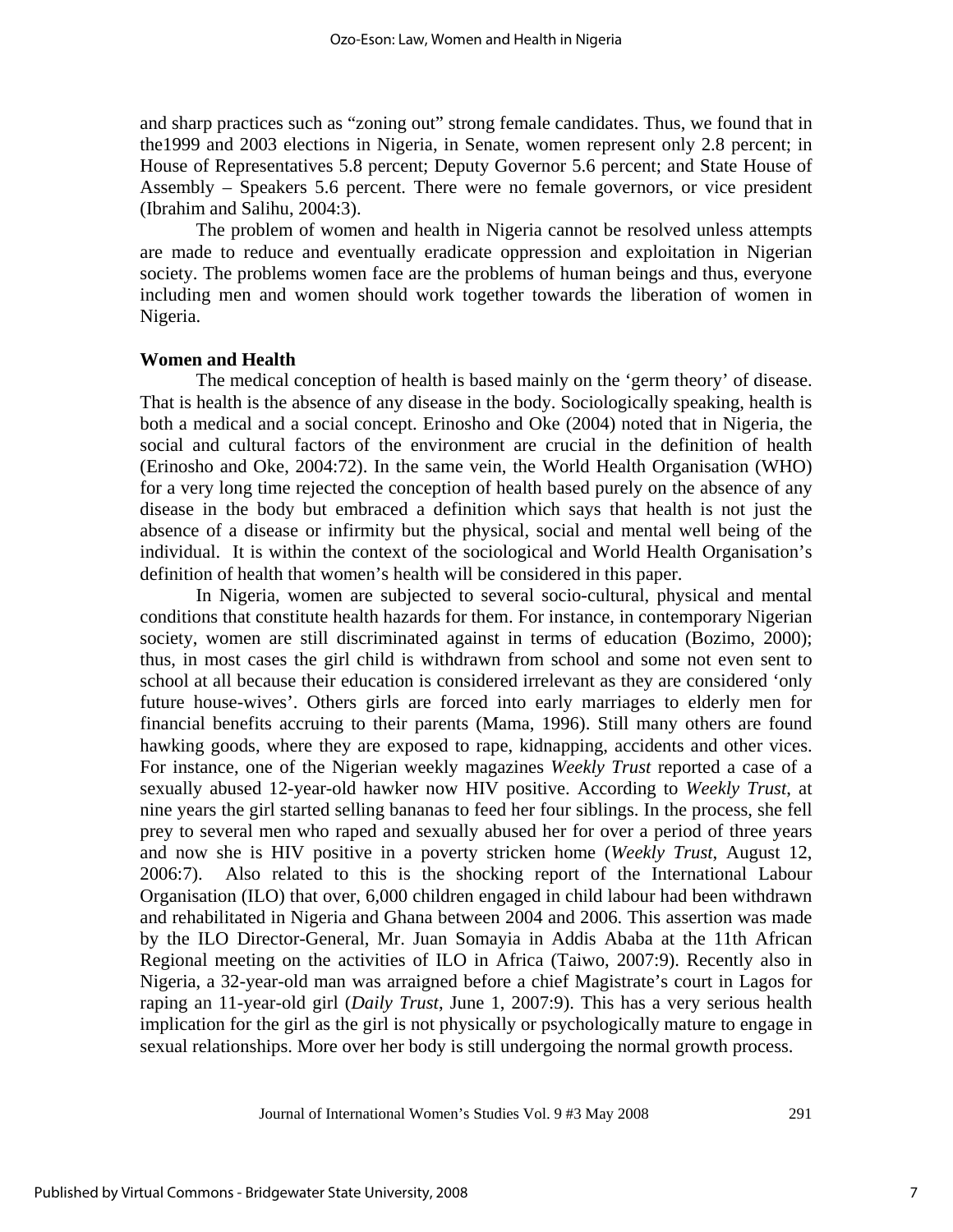In another instance, a girl was bathed in acid beyond recognition by her boyfriend for jilting him. The girl has been hospitalised in a Nigerian hospital for 10 months and unable to see with her eyes. She is presently asking for help from individuals and sympathisers to the tune of 1. 5 Million Naira to enable her fly to India for surgical operation on her eyes (Olanrewaju, 2007:38). All these problems are preventable as they are created by the society that ascribes superior status to men and inferior status to women.

The problem of women's subordination and its consequent health implications is sociologically interesting because of the biological essentialist arguments that undergird them; that is, women's second class status is seen to be given by nature. Both the electronic and print media for instance, television, radio and Nigerian newspapers portray women as supportive, caring for the home, children and husband, dedicating their lives to them and for them as an extension of their natural abilities and roles. The political implication here is not just to mystify issues, but also a not-so-subtle call for *inaction*. It is a way of assigning the entire blame for the discrimination of women today to nature, and telling women just to accept the situation, as it is now, that they cannot change it after all. But the present situation of women is one that can, and must be changed.

In Nigeria, the problems of domestic violence against women and other violent behaviour do not attract the attention of the society let alone enacting laws against them. Instead, wife battering is usually dismissed by the police and the entire legal system as a family matter that does not warrant police intervention. Thus, Briggs et al (2003) noted that sexual offences listed in the two criminal codes of Nigeria (the penal code of the north and the criminal code of the south) include: rape, indecent assault, abduction, sodomy and bestiality. But sexual misconduct like domestic violence with sexual colorations, spousal rape, deliberate infection of partners, with sexually transmitted diseases and sexual harassment are not criminalised.

#### **Specific Areas of Health Concern for Women**

In Nigeria women are exposed to several cultural practices and subordination that greatly affect their health some of which are summarized in the discussed below. The intent here is not to provide an exhaustive analytical discussion of each but to outline their major components and to suggest that the rule of law, if implemented and enforced would contribute toward their eradication.

#### *Female genital mutilation (FGM)*

In many ethnic societies in Nigeria particularly in the southern parts and many rural communities, female genital mutilation is common (Mama, 1996). The idea behind this act is to reduce female promiscuity before and after marriage (Ozo-Eson, 1987). In Esan community in Nigeria, young women who are mature enough for circumcision are usually not told nor have prior knowledge of the day the circumcision (operation) would take place. They are usually deceived and lured into the place of the operation where they are held down by elderly persons and forced to have the operation without any pain killer. The whole process is carried out without their consent. However, with education and enlightenment on the danger of female circumcision, the situation is changing gradually, particularly among the elites in urban areas.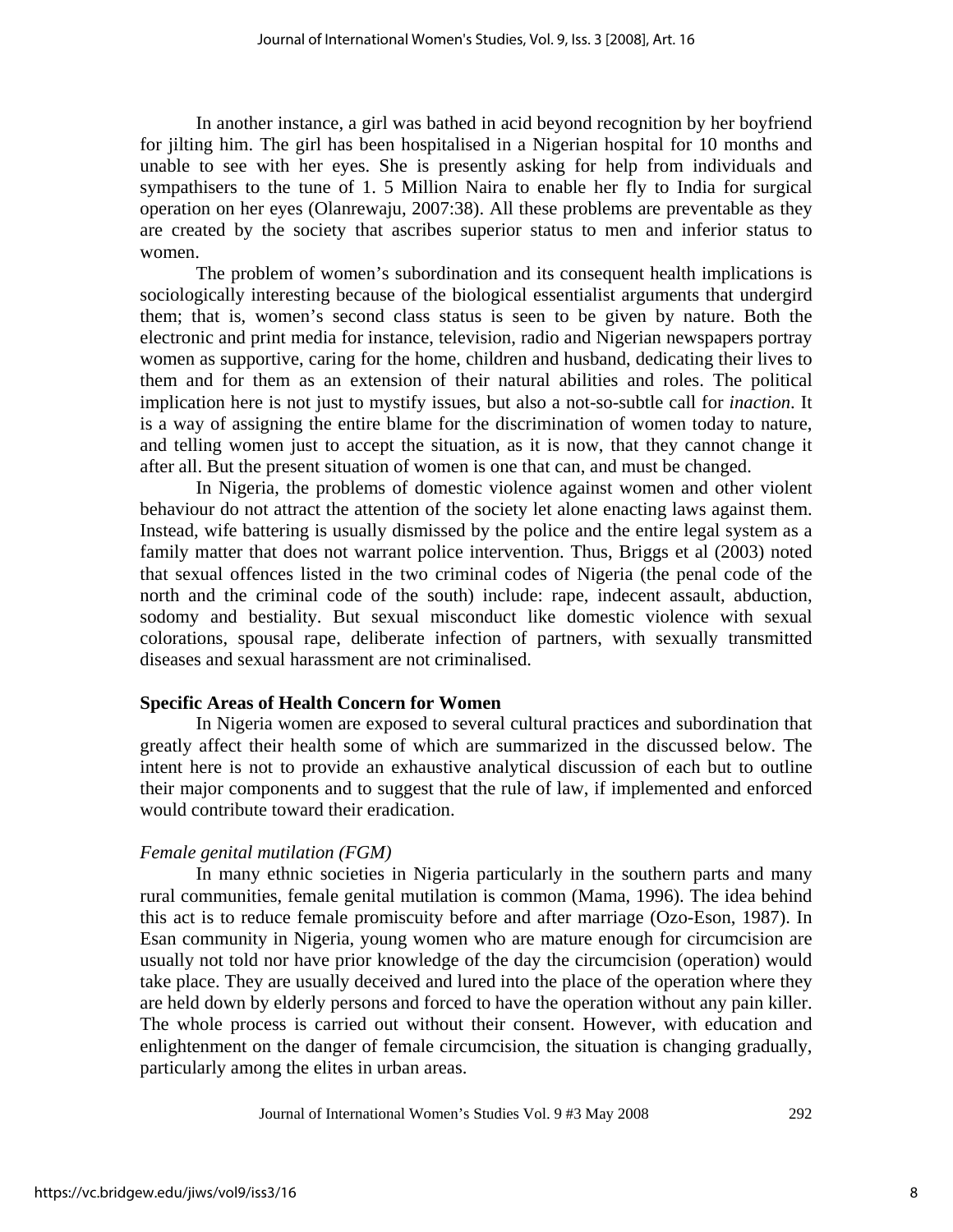Genital mutilation is degrading and harmful to women as the instruments usually employed are crude and not sterilised (Mama, 1996). More so, most women develop infection as such cuts are not taken care of, many suffer pains throughout life and a large percentage of them die as a result of losing too much blood/haemorrhage. Infibulation is the most extreme form of FGM. Mama (1996) argued that infibulation is "part and parcel of the reproductive process and the rigid control of women is a direct result of their central role in reproduction" (Mama, 1996:46). Thus there is the need for legislation of laws in states where FGM is still going on and an enforcement of the law where it already exists.

#### *Violence against women*

Another area of health concern for women in which the law can be effectively applied is violence committed against women (a broad category which should include FGM). The United Nations has established that (1989) violence against women can occur as both physical and psychological abuse. There have been many cases of vicious acid attacks, such as the incident described earlier, that leave women with horrific disfigurements in Nigeria. Physical violence towards women's bodies include: pushing, pinching, spitting, kicking, pulling the woman's hair, throwing acid or any other chemical including hot water on her, and shooting her (UN, 1989). Physical violence can range from minor bruising to murder. Psychological violence involves verbal abuse, harassment, excessive possessiveness, and deprivation of physical and economic resources, preventing or isolation the woman from her family and friends and restricting her access to the family income. Others include: degrading and belittling the woman when alone or in front of others, including her children, threatening her with fights, murder, suicide, divorce, intentions of marrying another wife or deportation if her residence permit is not in order or depends on the continuance of the relationships, the denial of sexual contact or activity resulting in sexual frustration, self doubt and the like (UN, 1989; Adetoun, 1997).

 Adetoun (1997) observed that in Nigeria violence against a female spouse sometimes leads to the dead of the woman. For instance, (Bego, 2007) reported the case of woman butchered to death by her husband. The couple were married for 14 years and had six children. The husband was said to have suspected the wife of committing adultery, arguing that the sixth child, last born of the family was probably fathered by someone else. Based on these suspicions he got a cutlass and butchered the wife to death (Bego, 2007:6). In a similar report, a 25-year-old woman was raped, her throat sliced and left dead by a man suspected to be her ex-boy friend (Nigeria Tribune, May 7, 2007:15). In the same vein, Odesola-Osogbo (2007) reported in *Punch Magazine* a student aged 23 who stabbed his girlfriend to death due to jealousy. According to the report, the boy met another boy in the room of the girlfriend and because of that he called her outside and stabbed her to death (Odesola-Osogbo, 2007:6).

Spousal abuse is the most degrading, injurious and a breach of any woman's right. Spousal abuse is perpetuated against every class of women – the rich and the poor, the literate and the non-literate, the able and the physically challenged (Amnesty International, 2005). Spousal abuse degrades the woman so much because the act is perpetuated by the man she has vowed to spend the rest of her life with (Amnesty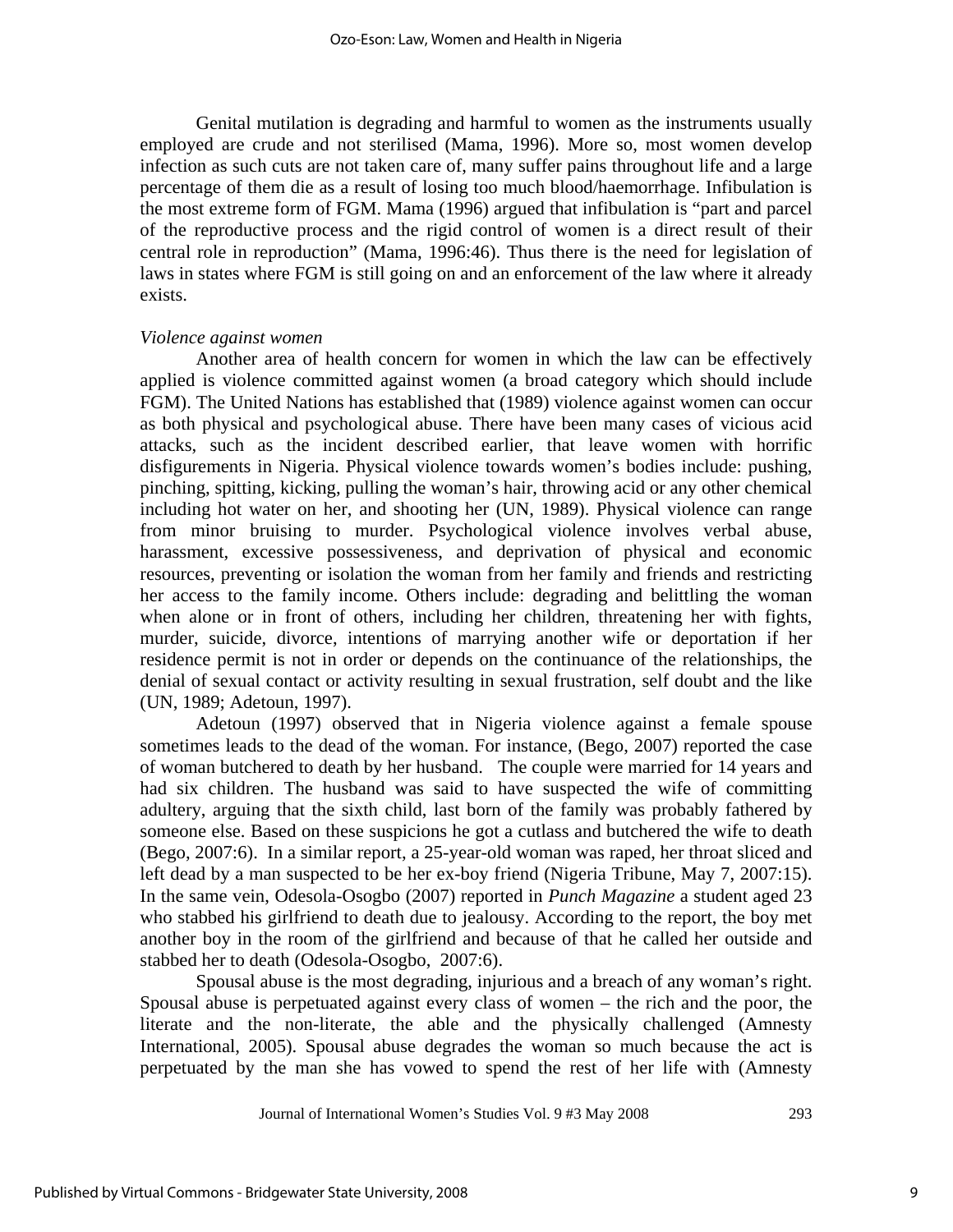International, 2005). This practice takes the form of physical beating and injury as well as emotional tortures and stoning of the woman's self. What makes violence against women worse in Nigeria is that the women endure such torture in the hope that their spouses will change to keep their family together and to avoid societal scrutiny that comes from broken marriages. More over, the Nigerian culture tolerates wife's beating as long as a wife is not beaten by a stranger. In other words the husband is free to beat his wife or close relatives to beat the wife but strangers are not allowed to beat her. The implication of this is that the family that is supposed to protect the wife has become a source of threat and danger to her. The Nigerian Penal Code of the north even supports wife beating. According to the Penal Code, a wife can be beaten with "a stick not bigger than the husband's thumb" (The Penal Code of Nigeria)

To make matters worse, Okojie (1960) observed that in Esan, Edo State, the culture and tradition forbids a woman to hit her husband if a fight ensues between them. In other words, a woman cannot fight back when beaten by her husband even if she is in a position to do that. That is even if she is stronger and bigger than the husband. She is expected to fold her arms and just watch him beat her. All these are areas that the law could be promulgated to check and rescue women victims.

In Nigeria in 1997, the National Television Authority (NTA) reported of the case of a young woman whose both eyes were gouged out by those she described as close male friends and relations. The Nigerian media gave the case a wide publicity and many concerned individuals and organizations made huge sum of money, donations for her treatment. However, she never regained her sight.

In 1986 also in Nigeria, a 12 years old girl had her both legs axed by her husband (a man old enough to be her grand father) for repeatedly running away from him. The legs were amputated and she later died (Mama, 1996).In 1991, a man killed his wife, but was sentenced to only 5 years imprisonment, by the ruling judge claiming that the husband was provoked (New Nigeria, September 9, 1991). Also in the same year, an 18 years old lady was inflicted with several cutlass cuts by a male friend for refusing his marriage proposal (National Concord, July 30, 1991).

Violence against women is an important health and human rights issue for which the law could be enacted or if law already exist should be enforced to prevent these unworthy acts against women in Nigeria, thus enhancing women's full participation for the economic, political and social development of the society.

Amnesty International (2005) noted that violence against women in the family are usually associated with the following reasons:

- Refusing to have sex with the husband, 'nagging', challenging the man's behaviour, like when he brings in a second wife or the man abuses alcohol.
- Showing lack of respect for the husband's family.
- Having too many engagements outside the home, and paying too little attention to cleaning the home or preparing meals on time.
- Having suspicion that the woman is having a sexual relationship outside marriage.
- Being accused of witchcraft.

All these are issues of concern for women's health and law in Nigeria. Further, in Nigeria, many young girls are forced into early marriages by their parents. In some cases they are married out to very old men just as we earlier discussed (WIN Document, 1985),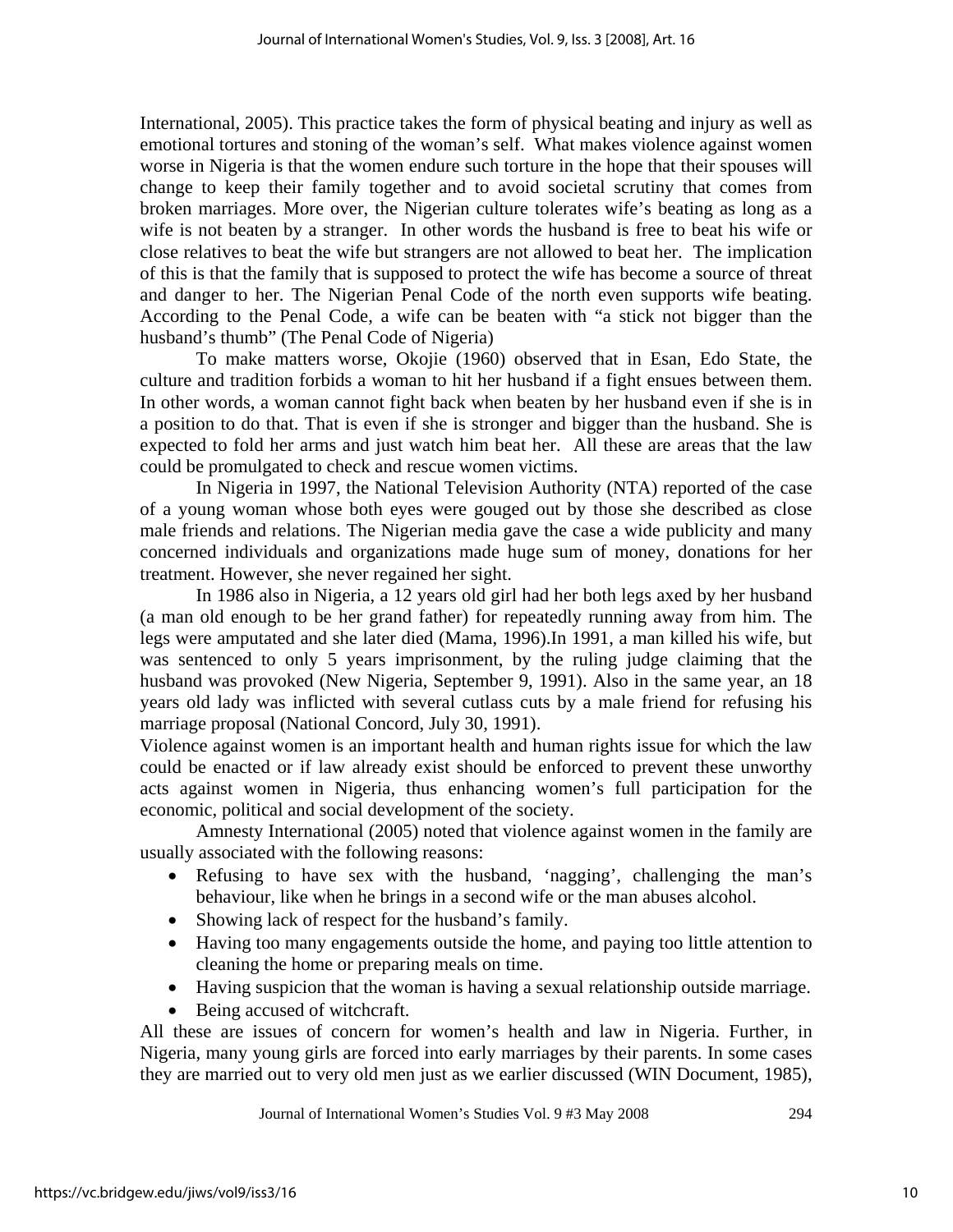either to improve family income or family business relations without any consideration for the girl involved. Usually the consequences of disobeying the parents/family wishes is usually too grave for the girls and so mortgage their entire lives. Because they are too young to marry, and coupled with early child birth, complications usually set in and some of them become Vesico-Vaginal Fistulae (VVF) patients (WIN Document, 1985). These women are usually abandoned by their husbands. The law could be promulgated to protect these women and make such husbands live up to their responsibilities instead of running away and going for other women. We sincerely hope that the attempt to present bill/laws against child labour and early and forced marriages will materialise and also not just be restricted to the urban areas or "on the books" but that the government will seek ways to ensure implementation.

#### *Sexual Harassment*

All over the world, sexual harassment constitutes a problem. Sexual harassment can occur in any sphere of Nigerian society but particularly in the work place. Sexual harassment in the work place in Nigeria consists of the remark or request for sexual favours and other verbal or physical conducts of a sexual nature. Sexual harassment is an unwelcome sexual attention that affects a person's job performance or creates a hostile work environment. Mackinnon (1979) argued that unwanted sexual advances at the workplace are a structural problem. She noted that sexual harassment is a case of men abusing their positions of authority. A female member of the House of Representatives in Oyo State, Nigeria Mrs Mulikat Adeola, has attributed the low participation of women in politics in Nigeria to sexual harassment and other negative remarks against female politicians in the country.

Sexual harassment is a common feature in Nigerian society particularly in offices where some men in positions to hire labour exploit women's desperation for jobs and demand sexual relations before being offered a job. Sexual harassment could lead to sexually transmitted diseases (STDs) when individuals are pressured into sexual relations in order to obtain or keep a job, particularly this era of HIV/AIDS. This was more complicated some time back, when financial institutions would employ beautiful young female graduates of university to attract customers to the banks irrespective of what it takes as long as such customers bring in 'fat' monies to deposit in their banks. These girls were usually given targets to meet or they would lose their jobs. This type of behaviour can also lead to unplanned pregnancy and frequent abortions which is dangerous to women's health and a problem for the nation. Singh, (2006) observed that unsafe abortions kill 68,000 women in developing countries including Nigeria every year. And also abortion leads to the hospitalisation of at least five million women for infection and other complications.

The most extreme of sexual harassment is rape. Alemika (2003) noted that law, cultural and religious ideologies are frequently used to maintain patriarchy that provides legitimisation for the subjugation of women in Nigeria. He noted that in specific crimes like rape and battering, women are frequently victimized, blamed for precipitating their victimization. Thus a raped woman in Nigeria is accused of luring the rapist through either provocative dressing or lewd gestures or solicitation. Thus, the criminal justice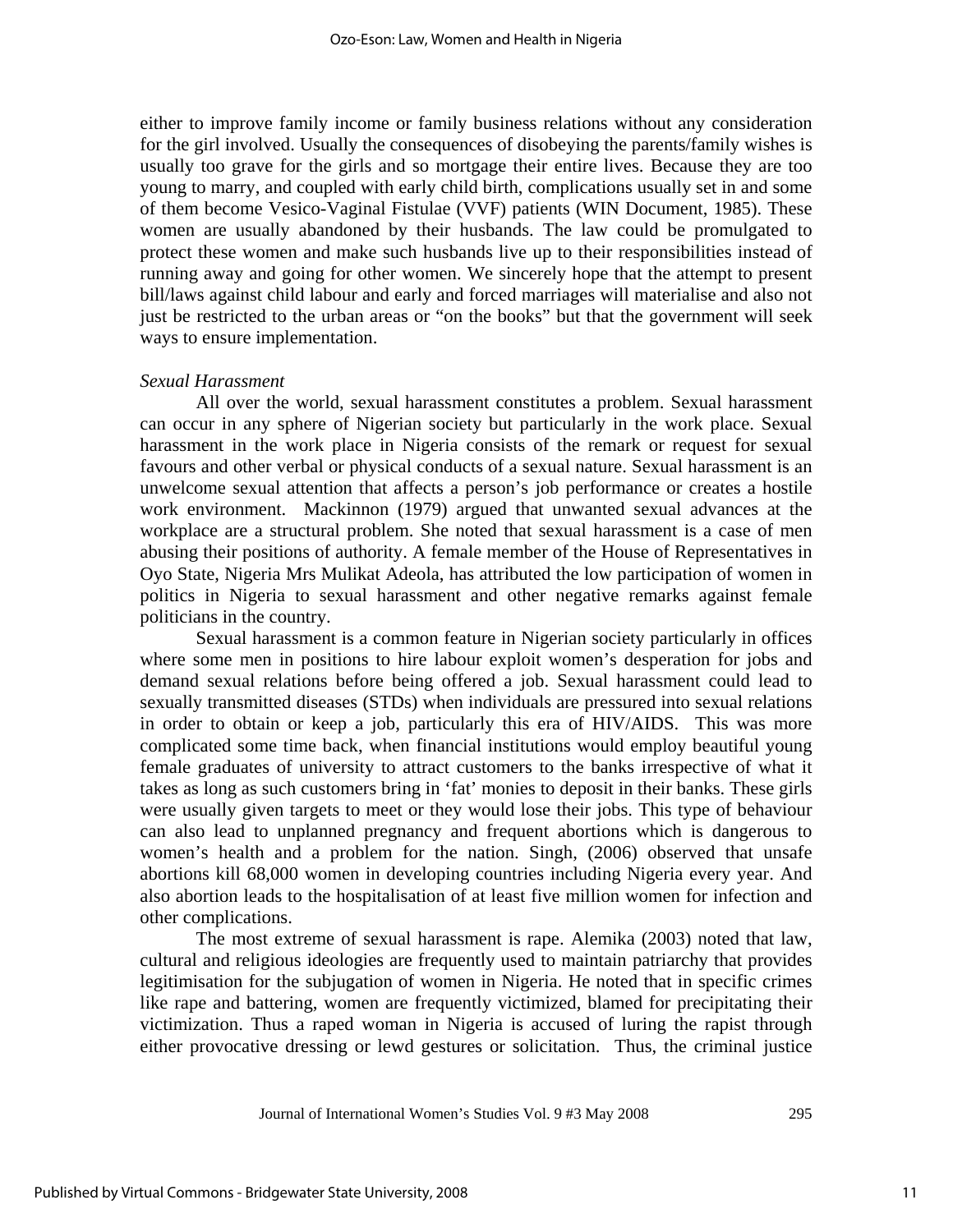system needs to re-examine its laws to see how it can be restructured to be more responsive to the needs of women in society.

#### *Widowhood Practices*

Widowhood practices in many parts of Nigeria are another area of health concern in which law can be gainfully applied to protect women. Widowhood practices include: drinking of the water used to wash the corpse of the husband, washing the woman with the decomposed body of the deceased, beating the woman to make her confess she is responsible for the husband's death and cutting of her hair to humiliate and shame her. This has led the Rural Widows and Orphans Foundation (RUWOF) recently to call on the newly sworn in National Assembly in Nigeria to present a bill on the protection of the rights of widows and orphans in the country (Auta, 2007:37). The confiscating of the husband's/family's property by the husband's family and leaving the woman and her children with nothing to live on constitutes a health hazard. Contrary to what a wife suffers when she loses her husband, when a man loses his wife, the husband is usually not accused of killing her, but when a man dies, particularly if the man is enriched economically, the wife is accused of killing the man in order to deprive the woman and her children of sharing from the properties left behind by the husband. This behaviour undermines the fact that the wife has built the home and properties over the years with her husband. These practices affect the physical, psychological, social and cultural well being of the woman. Some of these women suffer from depression and mental disorder after going through these travails. Sometimes some widows are inherited by their late husbands' relatives as frequently happen among non-literates in Esan communities in Edo State (Ozo-Eson, 1997). These practices could be prevented by enacting laws that prohibits the disinheritance of women in Nigeria.

#### *Women and Law*

The Nigerian laws (both customary and statutory) have not been very effective in challenging several areas of subordination of women and health concerns. In fact the whole legal system is a male biased and male dominated organ (Briggs, et al 2003; Polan, 1982). Polan (1982) captured the picture thus:

"There is pervasive maleness of the legal system: It is a system infused with sexist values. Regardless of the language of a statute, it is individual judges who decide cases. The judiciary remains overwhelmingly male. Judges have grown up in a patriarchal culture; their attitudes are inevitably shaped by their life experiences and by their positions as the beneficiaries of male supremacy… furthermore, even if sexism were formally eliminated from the system, and even if half the lawmakers and legal decision makers were women, the legal system would not become non-sexist institution. The whole structure of law – its hierarchical organization; its combative, adversarial format; and its undeviating bias in favour of rationality over all other values – defines it as fundamentally patriarchal institution (Polan, 1982:301-302 quoted by Alemika, 2003: 113 & 114).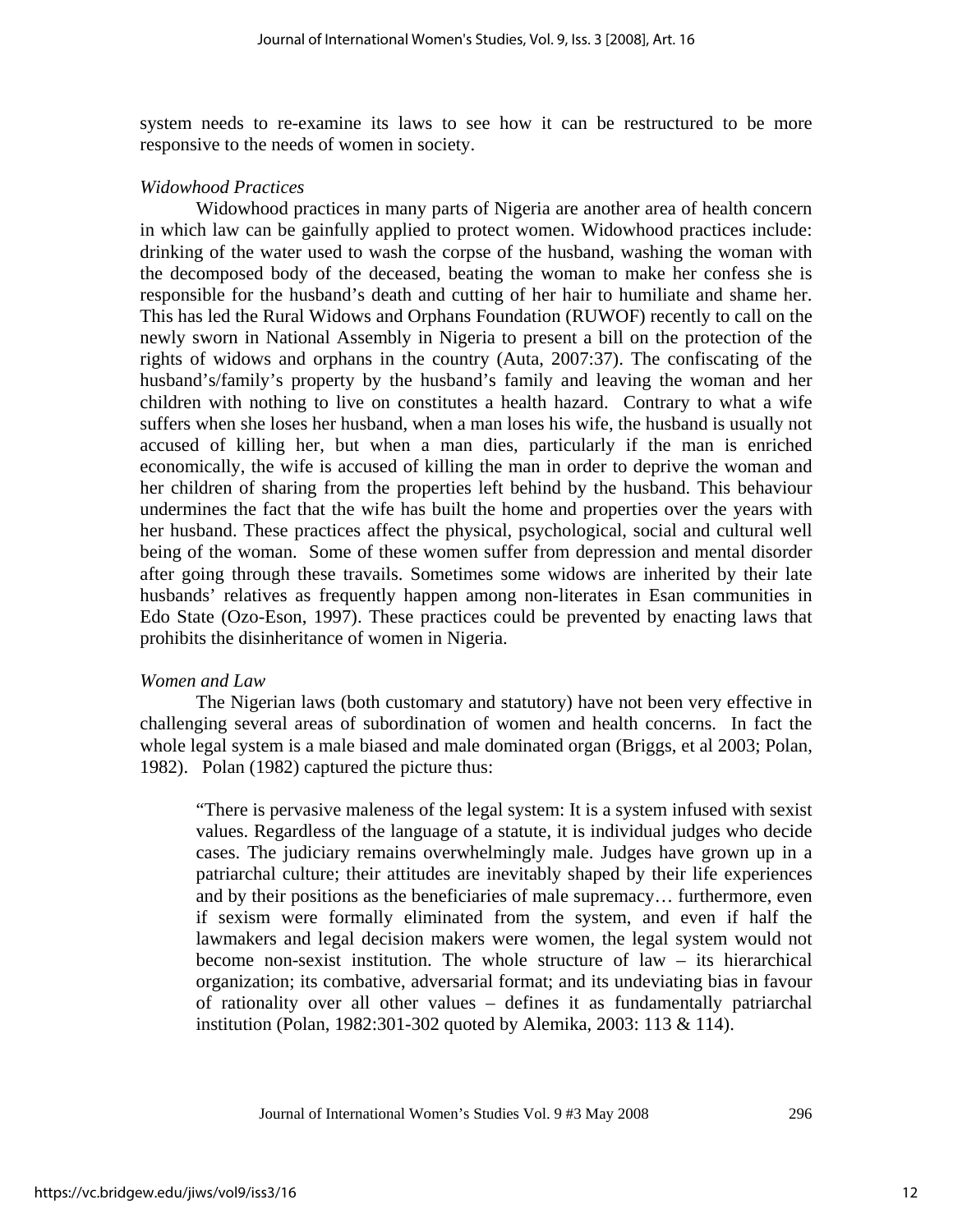In other words, patriarchy must be eliminated from the legal system if women are going to benefit from the law. In order to achieve this, it also requires the general reconstruction of the whole social structure of the society to reflect justice, integrity and fair play.

As Briggs et al have noted that, the existing laws in Nigeria mostly are products of Nigeria's historical links with English laws. While English laws have been developed to meet the rapid changes of the world, Nigerian laws have largely remained static. Thus, Nigeria is saddled with laws that are in some cases eighty years old and have not been revised to respond to the changes in modern societies of the world including Nigeria.

In the same vein, a prominent leading human rights activist Chief Gani Fawehinmi, Senior Advocate of Nigeria, (SAN) noted that successive governments in Nigeria have neglected women issues particularly the legal system. He therefore advised the government to appoint more female judges in the Supreme Court to fill the existing vacant positions, as this would give women a sense of belonging in the legal profession (Eghagha, 2006:7).

The lack of protection of women from many painful cultural practices has been associated with the marginalization of Nigerian women from the political and decision making positions in Nigeria (Ibrahim and Salihu 2004). The marginalization of women in Nigeria's patriarchal political system is not a new phenomenon. As earlier stated, it can be traced to the colonial era. For instance, women were not allowed to vote in Northern Nigeria until 1976. The marginalization of women in decision making processes has continued in contemporary Nigeria. This probably explains why Nigeria has still not ratified the Convention on the Elimination of all forms of Discrimination against Women (CEDAW) into law even though Nigeria is a signatory to the CEDAW at the international level. The bill was presented to the National Assembly during former president Obasanjo's government but it was not passed into law. The bill is still with the National Assembly, but it is hoped that with the swearing in of new legislators and having a female as speaker of the House of Representatives it may eventually become law.

After all said and done, Nigerian women must realise that they need to fight for their rights. They have to take the initiative and no one else will do it for them. In the history of human beings no one gives up his/her privileges easily. It has to be taken. Thus, women should not expect men to give up easily many areas for which they are protected by patriarchy.

#### **Conclusion**

In this paper I have identified and discussed gender inequality as it relates to the health of women, maintaining that women's health cannot be separated from the sociocultural, mental, physical, and the socio-cultural total environment within which women exist. The different theories that try to explain the subordination of women in society were equally reviewed to facilitate our understanding of the problems faced by women in Nigeria, arguing ultimately, that if law is properly employed in Nigeria, it could be the vanguard for positive socio-economic, political and cultural changes.

As Martin Luther King Jr. argued in some half –century ago, during his fight against black segregation in America in the 1960s, "the law may not force a white man to love me but it will certainly prevent him from lynching me." As Briggs et al noted, the existing laws in Nigeria mostly are products of Nigeria's historical links with English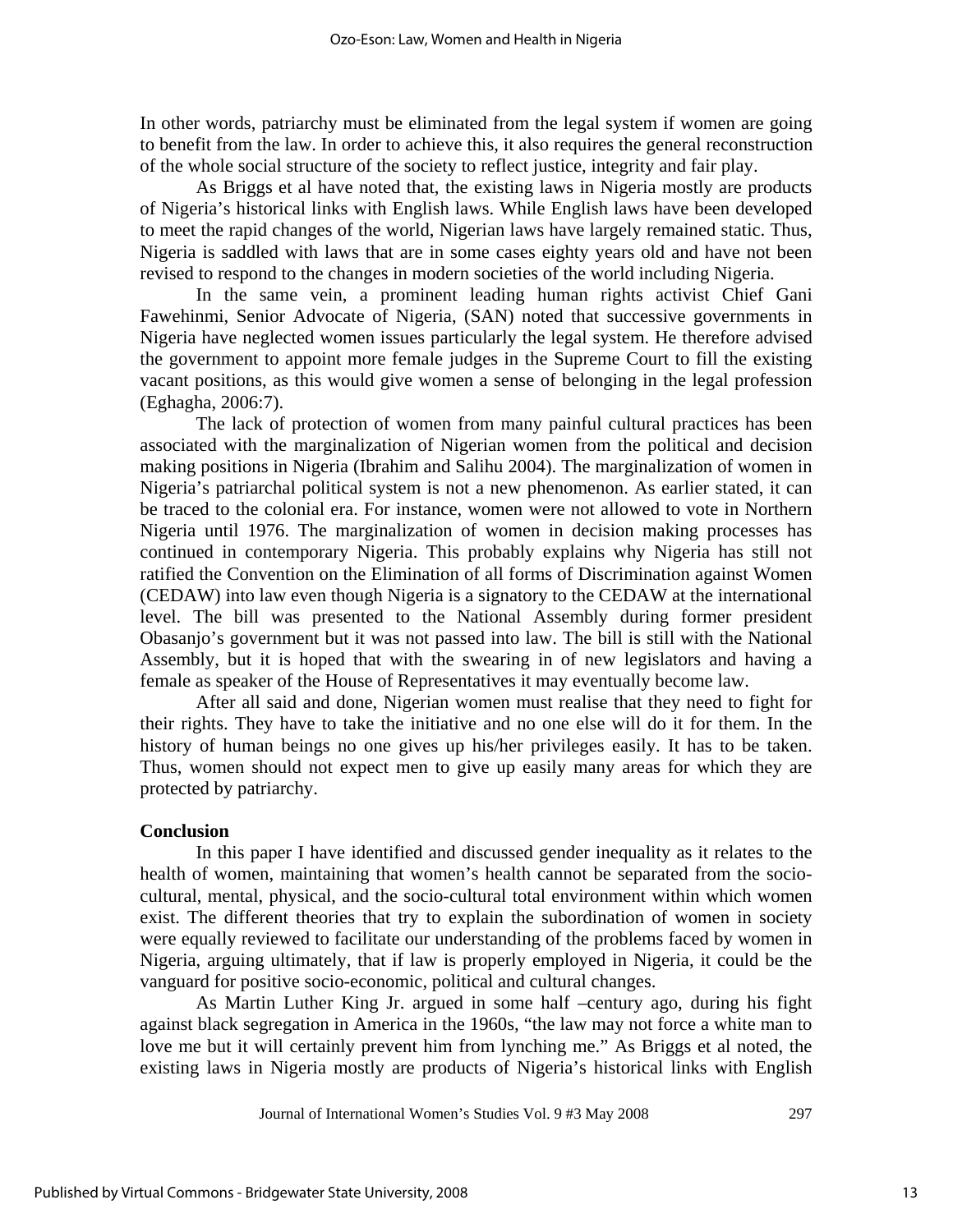laws. While English laws have been developed to meet the rapid changes of the world Nigerian laws have largely remained static. Thus, Nigeria is saddled with laws that are in some cases eighty years old and have not been revised to respond to the contemporary situations, among them, the empowerment of women.

## **References**

Adewakun, A. (2007) "Sexual Harassment Scares Women from Politics"

Nigerian Tribune, May10, p. 6.

- Adetoun, B. A. (1997) "Men, Women and Violence: Conceptualization and Perspective" Lecture Series Delivered at the 1997 Gender Institute of the Council for the Development of Social Science Research in Africa (CODESRIA) Dakar, Senegal, June, 1997.
- Alemika, E. E. O. (2003) "Sexual Crimes: Legal and Social Responses" in Briggs, O. et al Reform and Review of Gender-Biased Sexual Offences Laws in Nigeria. Lagos: Nayee publishing company ltd.pp.112 to 124

-----(1994) "Sociology of Law: An Introduction to its

- Development and Problems" in Otite, O. (edited) Sociology Theory and Applied. Lagos: Malt house press LTD. Pp285 to 298.
- Amnesty International (May, 2005) Nigeria: Unheard Voices

Anon, (2006) "Sexual Abuse of a 12-year-old Hawker now HIV Positive"

- Weekly Trust, August 12th 2006: 7.
- ----- (2007) "Mystery Over 25-Year-Old Lady's Death, Rapped, Throat, Sliced, Nigerian Tribune, May 7. 2007 p. 15.

-----(2007) "Man Docked for Defiling Minor" Daily Trust, June 1,

2007 p.9.

- Bozimo, G.O. (2000)"Economic Participation, Power Sharing, Decision Making and Women in Education: A Conceptual Analysis" Journal of Women in Academics (JOWACS) ( 1 ) , 176 to 182.
- Briggs, O. et al. (2003) Reform and Review of Gender-Biased Sexual Offences Laws in Nigeria Lagos: Nayee publishing company ltd.
- Eghagha B. (2006) "Fawehinmi Wants more Female Judges of Supreme Court" The Guardian Nov. 24, 2006:7.
- Eisenstein Z. H. (1979) "Developing a Theory of Capitalist Patriarchy
- and Socialist Feminism" in Eisenstein, Z. H. (Ed) Capitalist Patriarchy And the Case for Socialist Feminism, New York, Monthly Review Press
- Engels, F. (1979) The Origin of the Family, Private Property and the State. Peking, Foreign Language Press.
- Erinosho, O. A. and Oke, E. A. (1994) "Some Basic Concepts in Medical Sociology and Anthropology" in Otite, O. (edited) Sociology Theory and Applied. Lagos: Malthouse press LTD. Pp.71to 80.
- Ibrahim, J. and Salihu, A. (2004) Women, Marginalisation and Politics in Nigeria, Abuja: Open Society Initiative for West Africa.

Marx, Karl (1978) Theories of Surplus-Value. Moscow Progress Publishers.

Longwe, S. H. (2002) "Assessment of the gender orientation of NEPAD"